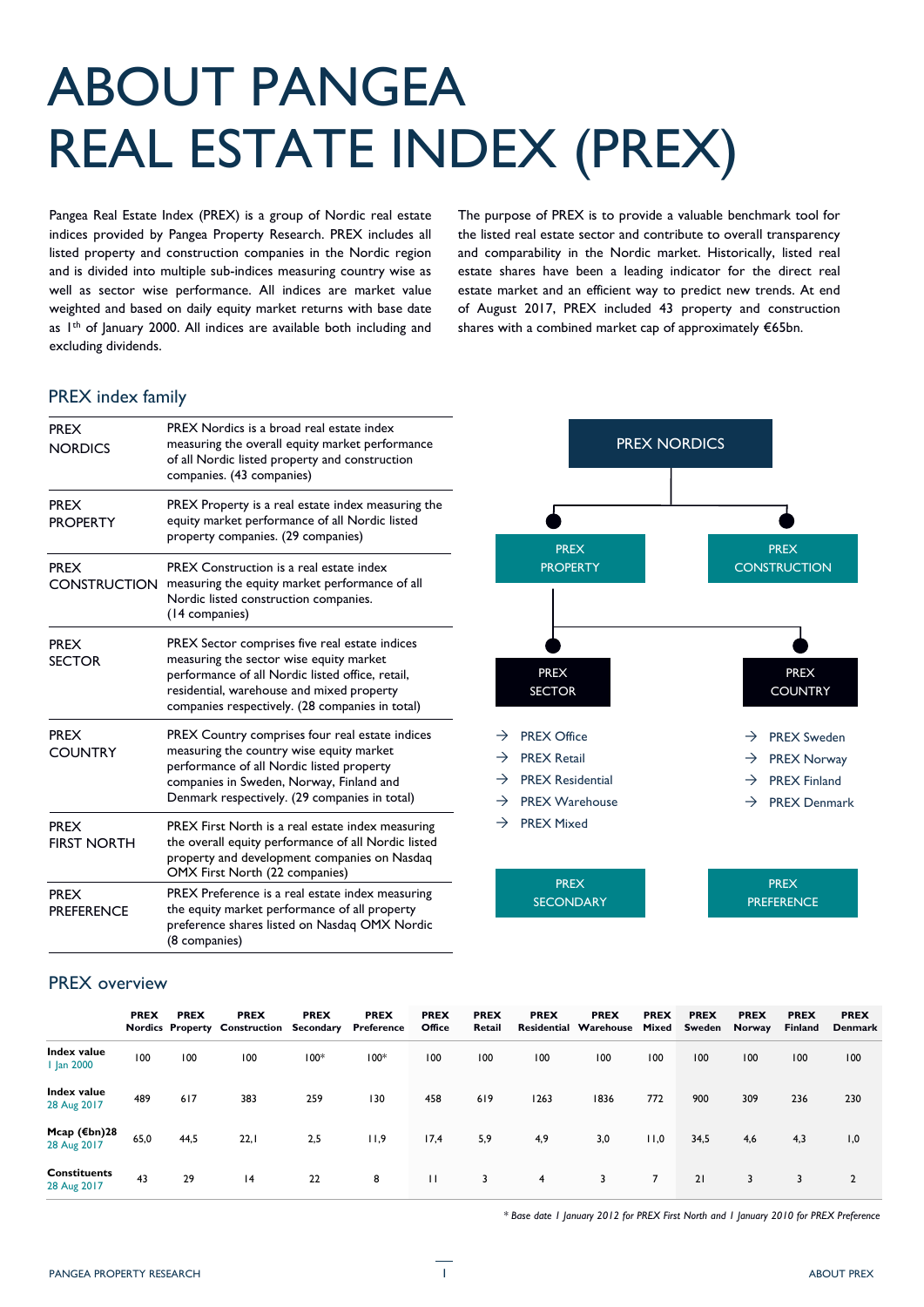# LONG-TERM PERFORMANCE (2000-2016)



## Nordic equity market performance Nordic annual equity market turnover





*The annual equity market turnover for Nordic real estate shares has varied between €15–20bn in recent years.*



*Sector wise, Nordic property shares with focus on residential and warehouse have outperformed and office have underperformed.*



*Country wise, Swedish property shares have delivered superior long-term equity market returns.*

*Comment: all figures are excluding dividends*

## Nordic property sector performance by sector Nordic property sector performance by country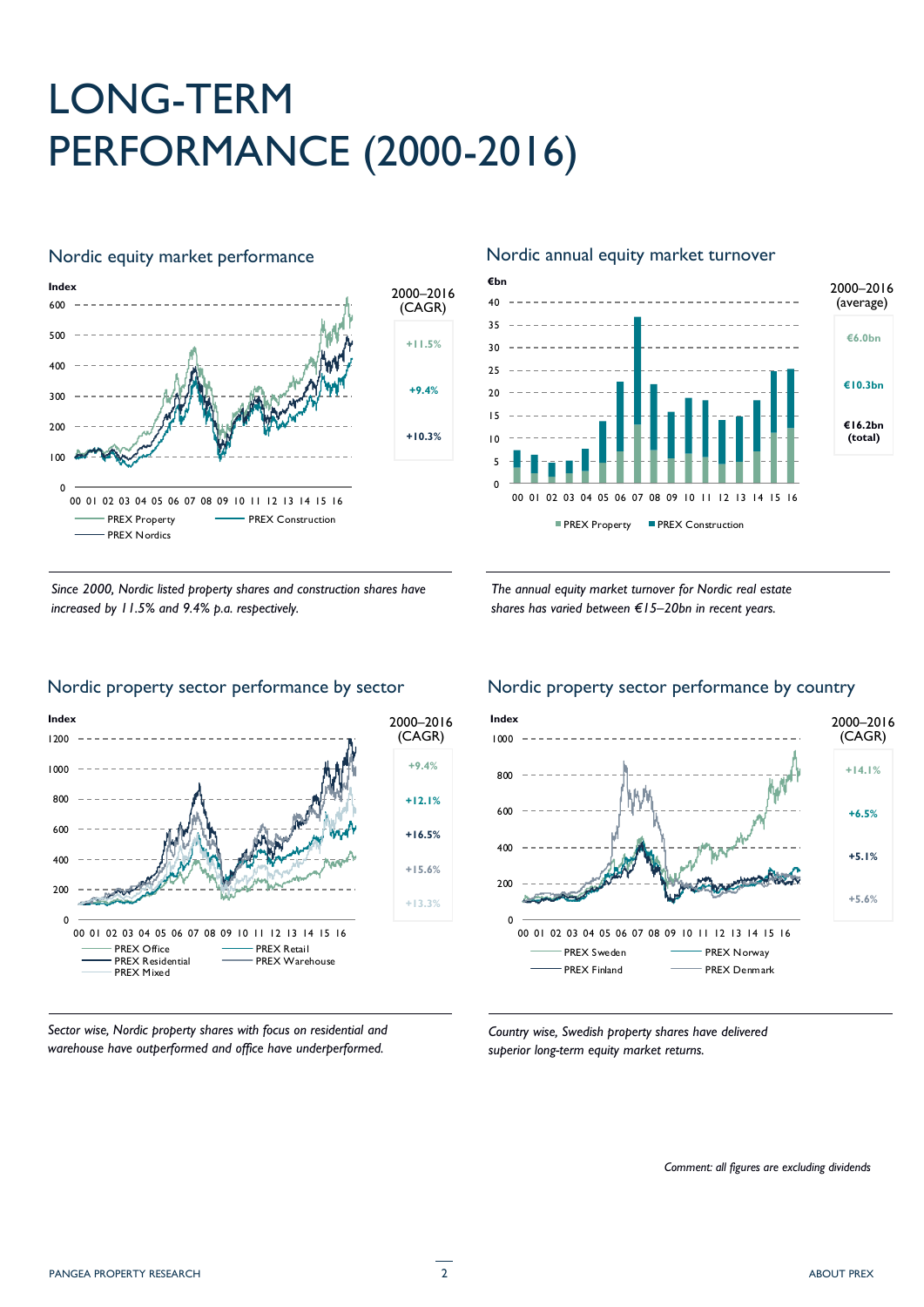# SHORT-TERM PERFORMANCE (Jan 2016 - Aug 2017)



*Since 2017, Nordic listed property shares have increased by +6.2% while construction shares have decreased -9.8%.*



## Nordic equity market performance Nordic monthly equity market turnover





*Nordic property shares with residential and warehouse property portfolios delivered best equity market returns in 2016/2017.*

# Nordic property sector performance by sector Nordic property sector performance by country



*Geographically, Norwegian property shares have outperformed and Danish property shares have underperformed in 2016/2017.*

*Comment: all figures are excluding dividends*